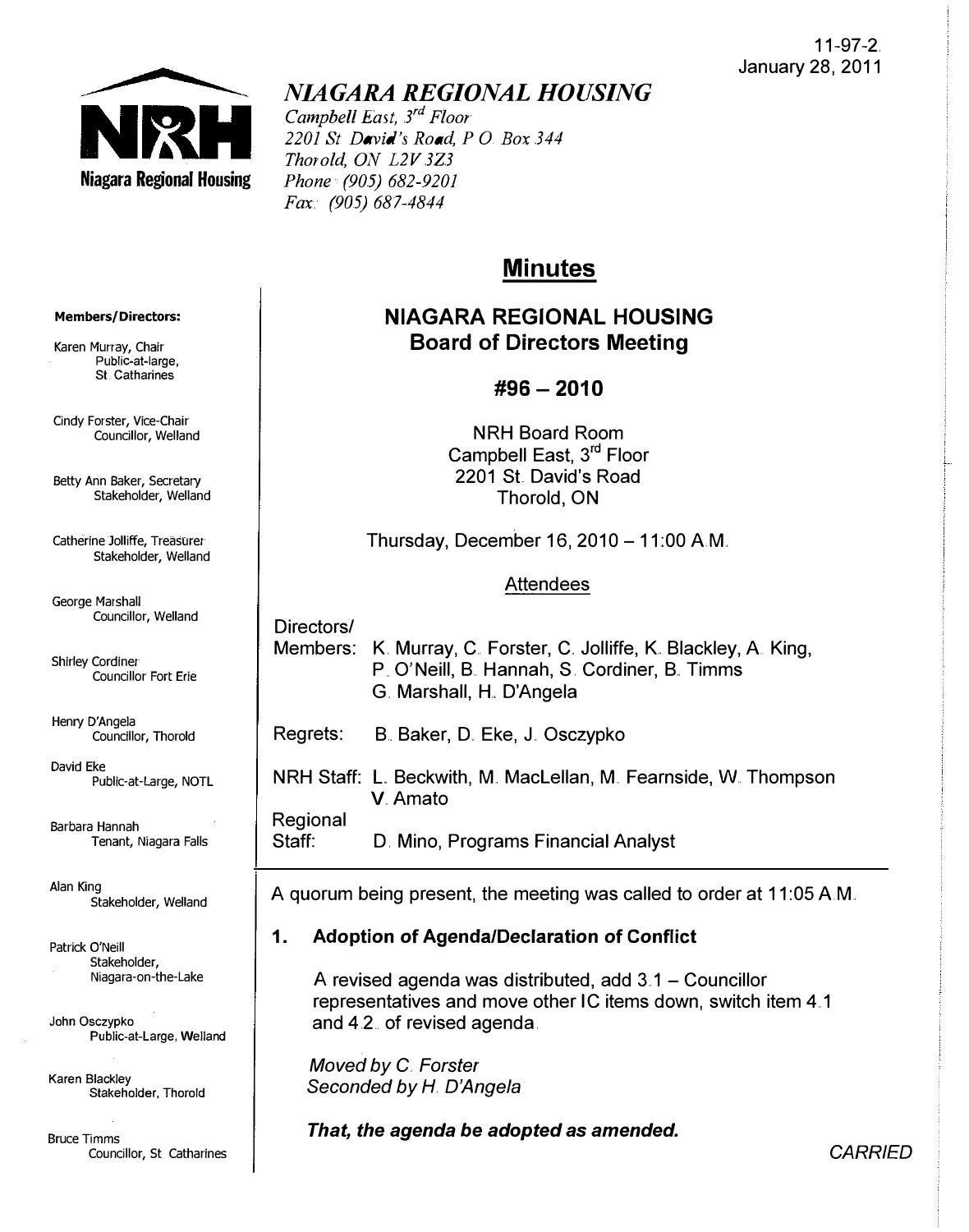**CARRIED** 

No conflicts were declared

### 2. Approval of Minutes of the November 16, 2010 Meeting

Moved by C. Forster Seconded by S. Cordiner

That, the minutes of the November 16, 2010 meeting be adopted.

#### Business Arising

#### 2.1. Revised 2011 Board of Directors Meeting Schedule

The 2011 Meeting Schedule, revised as directed at the October meeting, was provided for information.

## 3. Closed Session - 11:07 A.M.

Moved by S. Cordiner Seconded by C. Forster

That the meeting move into closed session to consider information of a confidential nature relating to:

- 1. personal matters about an identifiable individual including municipal or local board employees - Councillor Representatives to NRH Board
- 2. the proposed or pending acquisition of land by the municipality or local board update regarding a Housing Provider
- 3. the security of property of the municipality or local board Remedial Capital Work, **NRH Community St. Catharines.**

**CARRIED** 

#### 3.1. Councillor Representatives to NRH Board

Staff was directed to invite the new Regional Chair to attend the next NRH Board of Directors meeting.

Action by: L. Beckwith

3.2. Acquisition of land - update regarding a Housing Provider

## 3.3. Security of Property - Remedial Capital Work, NRH Community St. Catharines -Report IC 10-96-3.2.

Moved by A. King Seconded by C. Forster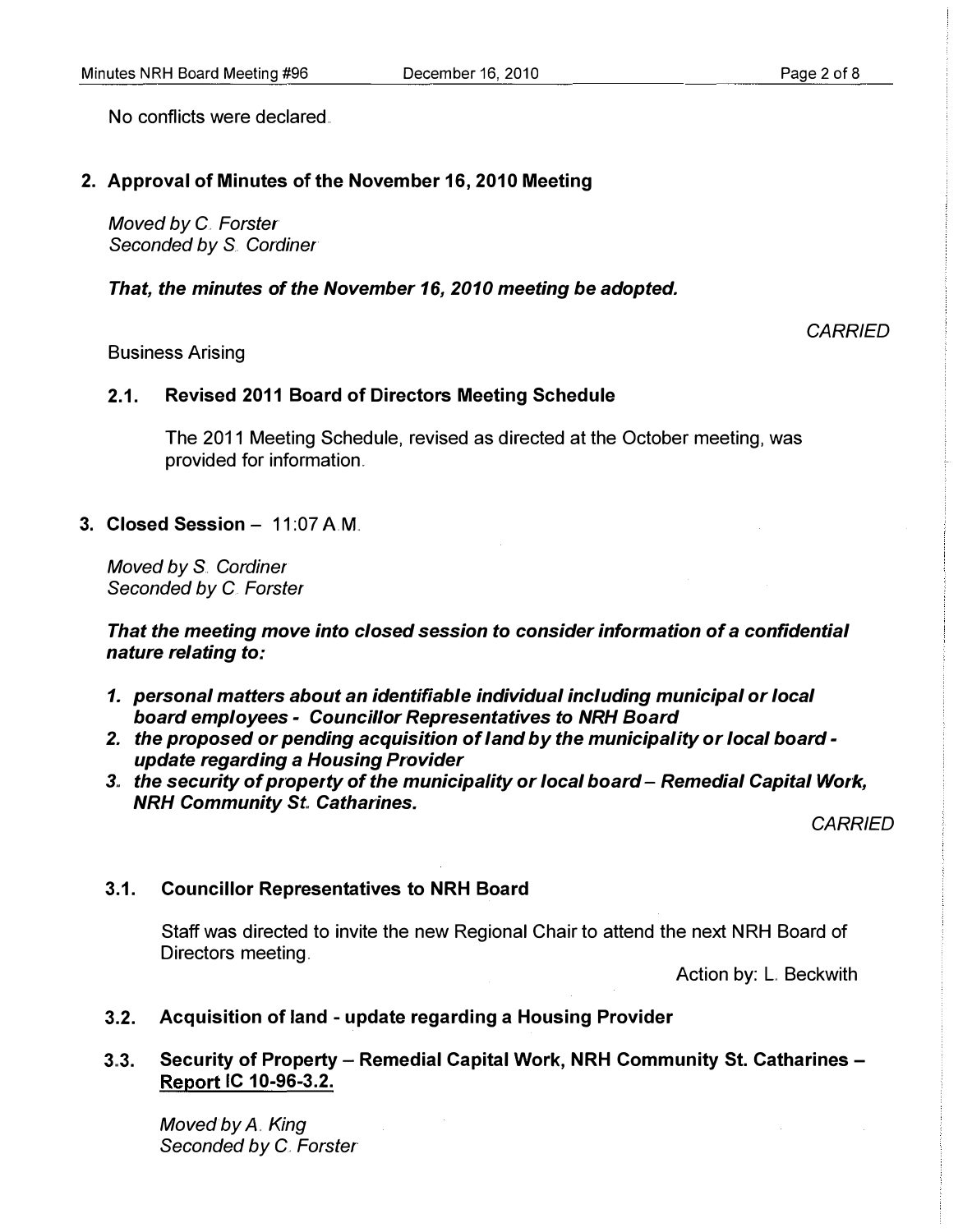## That Niagara Regional Housing Board of Directors approves the transfer of \$4 M from the NRH Reserve Fund over a three year period to remediate designated units in a NRH St. Catharines community.

**CARRIED** 

Action by: L. Beckwith

Staff was directed to present to St Catharines City Council to demonstrate how the community has improved (after Regional Council approval has been gained) ..

11:40 AM.

Moved by C. Forster Seconded by B. Timms

That the Board rise with report

**CARRIED** 

## New Business

## 4.1. Revised 2011 Capital Budget - Report 10-96-4.2.

The Board approved the 2011 Capital Budget in August of this year.. Since that time staff has discovered three elevator replacements that need to be moved up to 2011. This required postponing some capital jobs to later years in order to maintain the original total request for the 2011 Capital Budget

Moved by H. D'Angela Seconded by A. King

## That Niagara Regional Housing Board of Directors approves the Revised 2011 Capital Budget for submission to Regional Council for approval,

**CARRIED** 

## 4.2. Establishment of Loca! In-Situ Housing Allowance Program - Report 10-96-4.1.

This local program is proposed to respond to NRH's growing waitlist, and will provide a temporary subsidy to applicants where they currently live ..

Moved by K. Blackley Seconded by C. Jolliffe

That Niagara Regional Housing Board of Directors approves the establishment of a two-year in-situ housing allowance program within NRH's temporary Rent Supplement Program.

**CARRIED**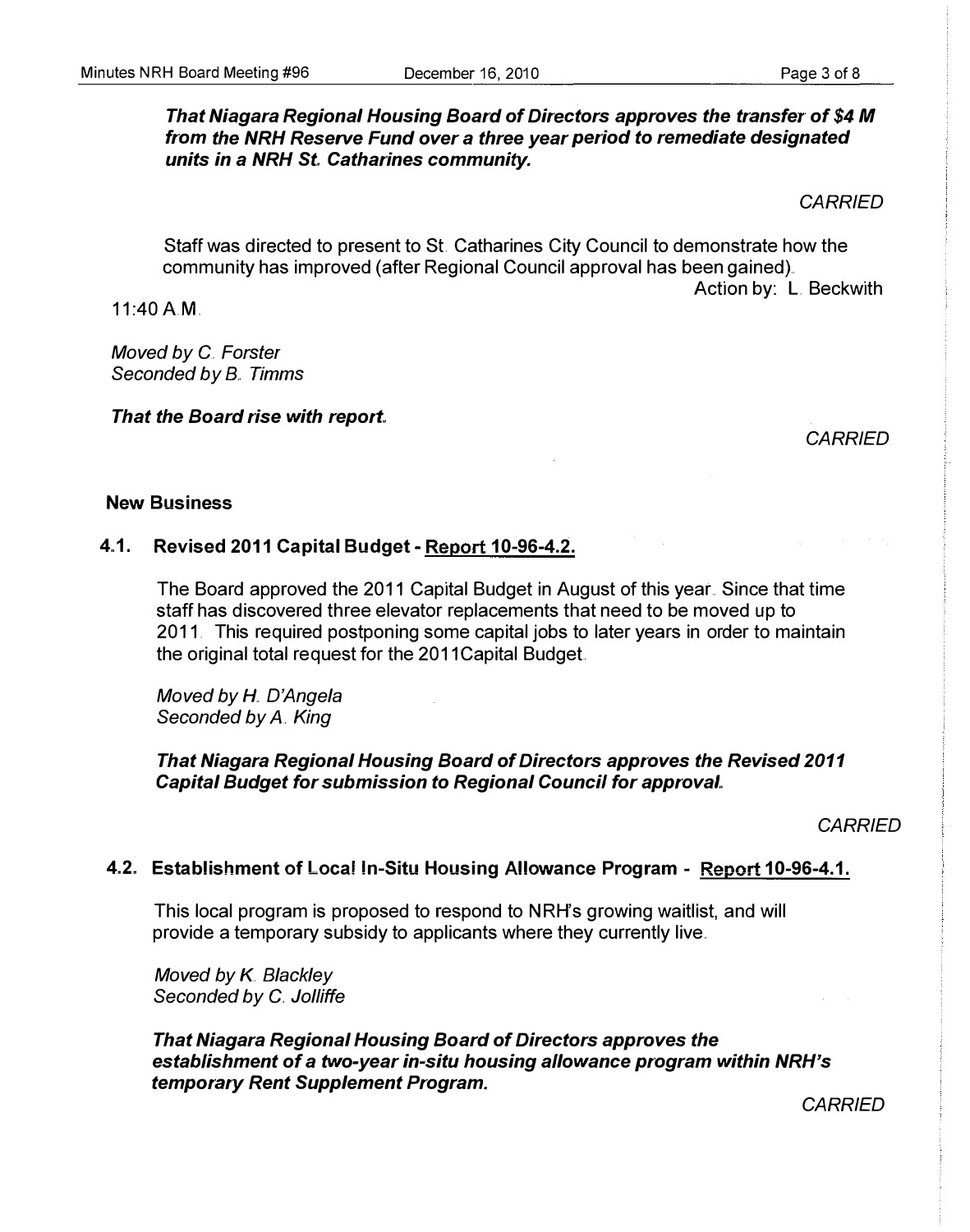#### 4.3. Family Support Worker Pilot Update

Under the Social Housing Reform Act, 2000 tenants must pursue all possible sources of revenue. Prior to the Family Support Worker (FSW) Pilot program, NRH had no way of determining if tenants were pursuing all entitlements to child and/or spousal support. The FSW assists NRH tenants, who are not in receipt of Ontario Works, in locating their former spouses and navigating through the legal system.

The salary for the FSW is split 50/50 with Community Services. Recently Community Services requested additional funding (NRH 80%) to expand the FSW's activities beyond St Catharines which was the original scope of the pilot The rationale is that there will be greater time spent on travel time and reduced time on client services.

To date, NRH revenues will increase by \$432 per month or \$5,184 annually as a result of this program.. NRH paid salary expenses of approximately \$30,000 yearly for the FSW. It is expected that there will be greater revenues as the pilot progresses and legal settlements are made ..

The Board directed staff to bring a full report to the next Board meeting .. The report should include Community Services statistics on the amount recovered and the total cost of Community Services program since the program started. Additionally the report should clarify the criteria for recovering funds for victims of spousal abuse if obtaining that information could put clients at risk ..

Action by: M. MacLellan

#### 4.4. Provincial Housing Strategy

Staff advised that the 3<sup>rd</sup> reading of the Housing Services Act, 2010 is expected in June 2011; this act will repeal and replace the Social Housing Reform Act, 2000. Changes to the Residential Tenancies Act, the Planning Act and program delivery including rent calculations, waiting list, Ministerial consent etc. will result from the new act The Board will be appraised of changes as they are announced.

#### 4.5. Bill 168 - Training for Board (video)

12:30 PM All agreed to continue meeting through lunch and postpone video to after the meeting.

#### 5" General Manager's Report

## 5.1. Financial Statement, November 30, 2010 - Report 10-96-5.1.

NRH is still projecting a surplus, at the last meeting the Board submitted a request to Council regarding the proposed distribution of any NRH 2010 surplus.

Moved by C. Forster Seconded by C. Jolliffe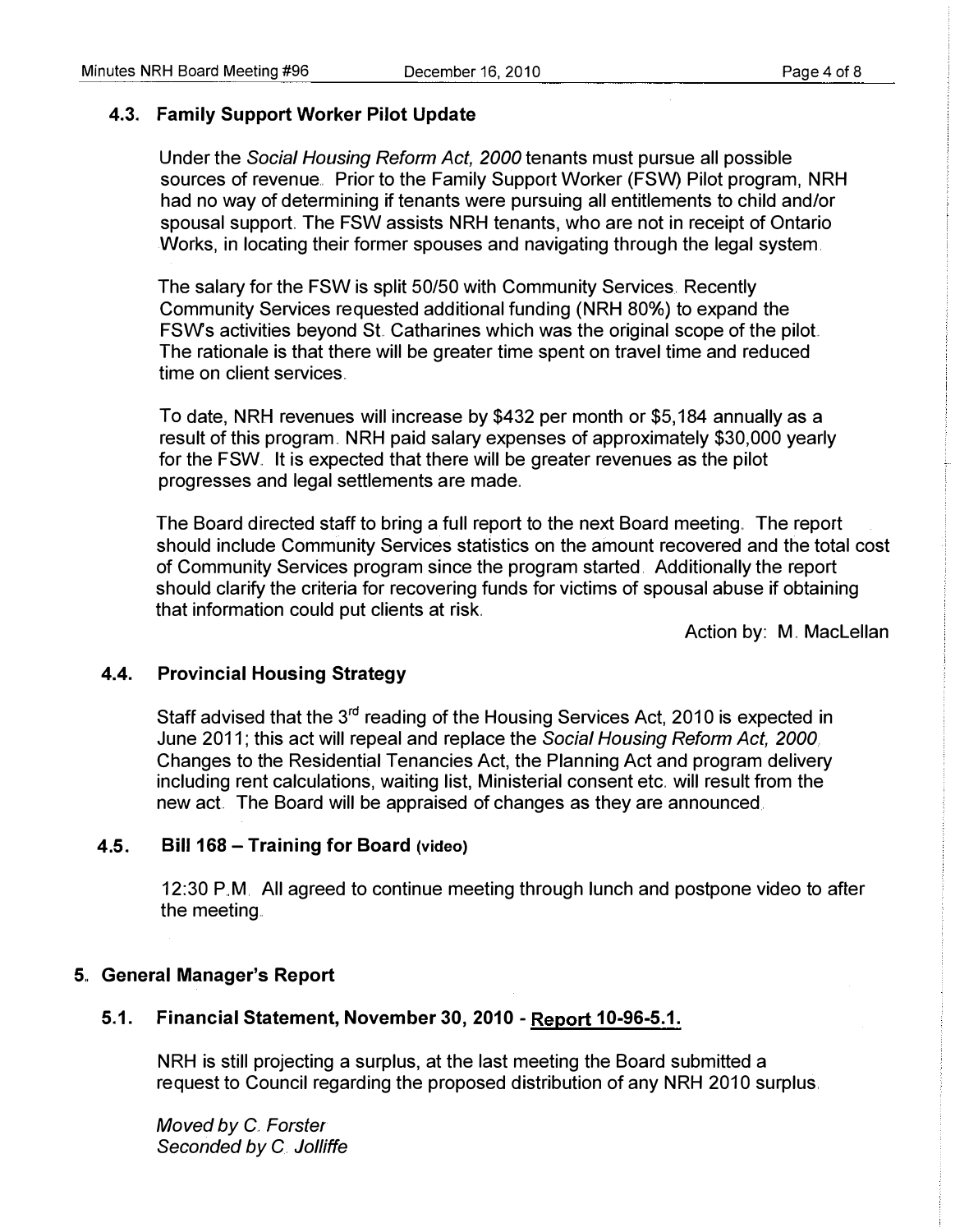## That the Niagara Regional Housing Board of Directors approves the **Financial Statements as at November 30, 2010.**

**CARRIED** 

## 5.2 Roehampton Fire

NRH assisted Community Services in the placement of families affected by the fire. The homeless families in Market Rent units were taken in, on a temporary basis, by a housing provider in the area who had available units. If these units had not been available, the displaced households would have had to remain in the hotel for an extended period of time or find alternate accommodations that may have required them to sign a lease for a minimum period of time

## 5.3 Public-at-Large Vacancy

Staff advised that there were 12 applications for the vacant Public-at-Large position.

## 6. Chair's Report

The Chair met with Carolyn Kearns, the consultant retained to perform the governance review., She appeared to be genuinely interested in what's best for the delivery of affordable housing.,

C. Jolliffe advised that housing providers should be interviewed, as NRH has a very good reputation with other regions as the "go to" people for explanation and implementation of legislation.

## 7. Committee Reports

7.1.. Executive Committee, Karen Murray, Chair

No minutes.

7.2.. Governance Committee

No minutes

- 7. 3.. Investment Committee, H. O'Angela, Chair No minutes.
- 7.4. Applicant/Tenant Appeals Committee

Minutes of the June 15, November 2 & 30, 2010 appeal hearings, provided for information.

- 7.5.. Tender Awards Committee, A King, Chair No minutes ..
- 7.6. Operating Agreement Steering Committee

No minutes ..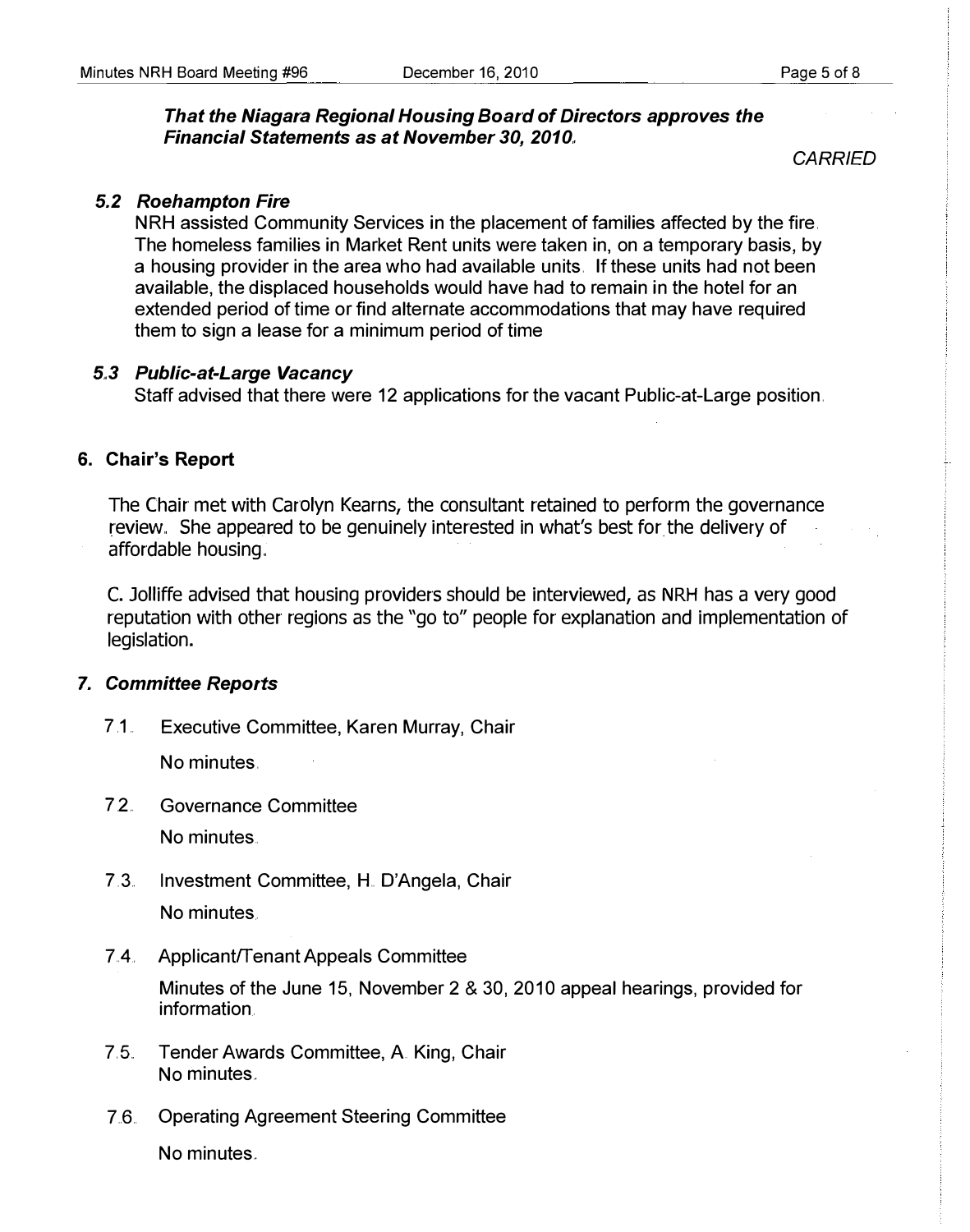## 13. Adjournment

 $\bigcap$ 

 $\bigcap$ 

## Motion to Adjourn at 1:10 P.M.

Moved by A. King Seconded by B. Hannah

Minutes Approved:

le tury  $\frac{r}{\text{Chair}}$ 

ria Amada per Secretary